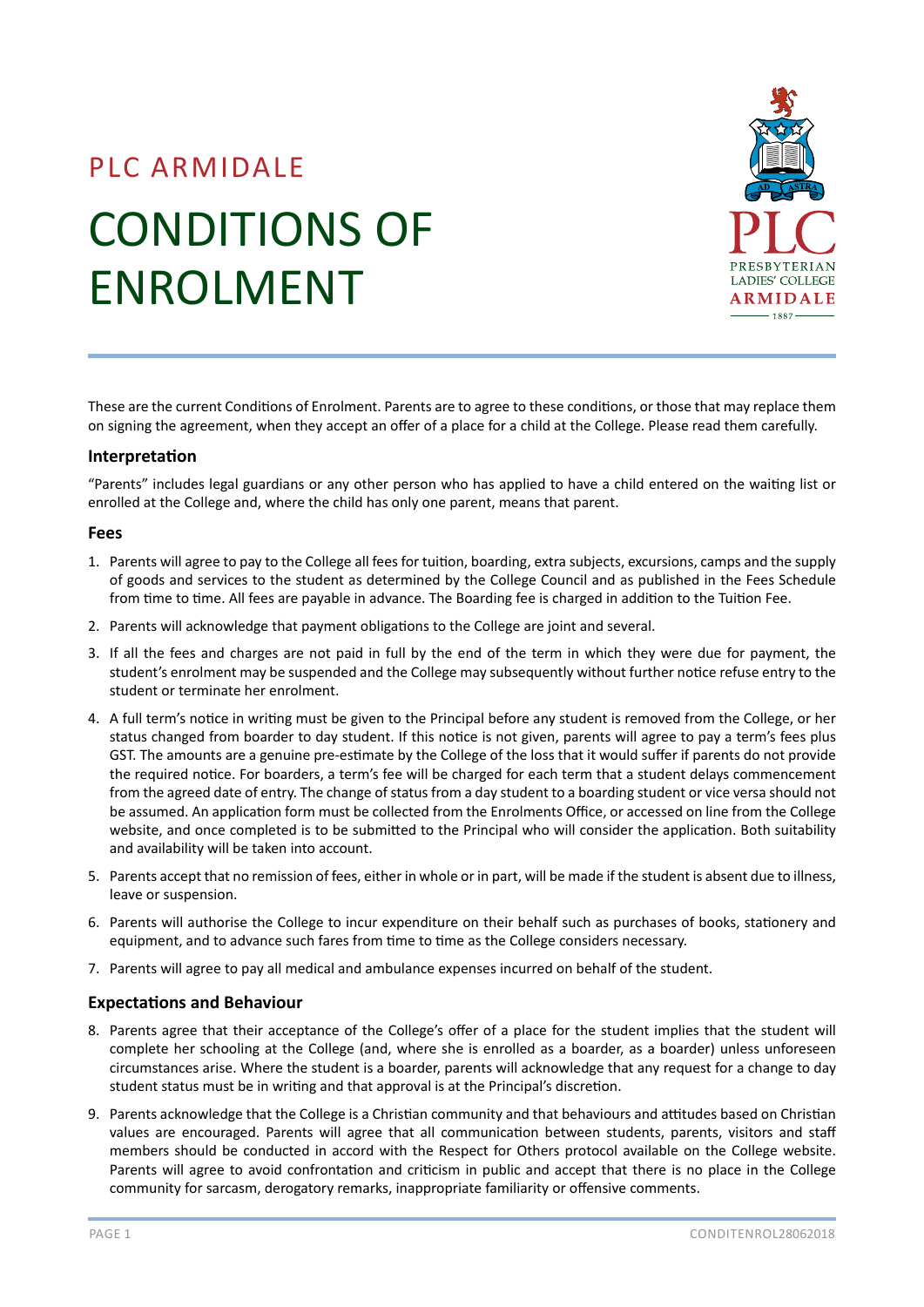- 10. Parents will agree to support the values and to abide by the standards and expectations of the College as set out in the appropriate publications such as the Student Handbook, the Student Discipline Policy, the Anti-Bullying Guidelines, the Child Protection Policy, Acceptable Use of Technology Policy and the Internet Use and Web Guidelines, as published from time to time at the Principal's discretion. Parents will agree that the student must do the same and they will agree to encourage her in this. Parents will have noted the College's requirements in relation to behaviour, home study, uniform, attendance and leave, and agree to support the College's disciplinary procedures for breaches of College requirements.
- 11.Boarders are to abide by those rules governing the boarding house, including leave provisions, as set out in the Boarding Handbook as published by the College.
- 12. Parents will accept that the College may determine which particular courses and activities are offered and/or provided at any time and which of these courses and activities are compulsory. All students must participate in and/or attend the following activities, as determined by the Principal:
	- a. Chapel Services and Assemblies
	- b. important College events such as Athletics and Swimming Carnivals, and other events as required by the Principal, from time to time
	- c. various camps and excursions that occur from time to time as an integral part of the College curriculum and student well-being program.
- 13.Requests for leave from College activities, including academic and co-curricular programs, and for early departure at the end of a day or term and/or late return from breaks are considered only in the most extreme cases and must be applied for in writing to the Principal.
- 14.(a) If the Principal, or her delegate, considers that the student is guilty of a breach of the standards and expectations of the College or has otherwise engaged in conduct which is prejudicial to the College or its students or staff, parents will accept that the Principal, or her delegate, may exercise the right to discipline the student affording the student procedural fairness in particular for matters involving suspension, exclusion or expulsion.

(b) If the Principal believes that a mutually beneficial relationship of trust and cooperation between a parent and the College has broken down to the extent that it adversely impacts on the relationship, then the Principal may require the parent to remove the student from the College. A term's notice will be given in such cases.

No remission of fees will apply in either case.

- 15. Parents understand that the College requires them to be actively involved in the College through:
	- a. attendance at parent-teacher interviews and parent forums,
	- b. participation in courses offered by the College relevant to the student's education, and
	- c. assistance to the College in a voluntary capacity at events from time to time.
- 16. Parents will acknowledge that the Principal may, by giving them reasonable notice, ask them to remove the student from the College at the end of a school year where the student has, in the Principal's opinion, failed to meet the requirements of the New South Wales Board of Studies, Teaching and Educational Standards or has otherwise failed to make satisfactory progress in her academic work.

## **Health and Safety**

- 17. Parents will acknowledge that they have fully disclosed any special needs (including but not limited to any learning, medical, physical or psychological needs) which the student has. Where any disclosed special needs change or where any special needs arise, parents will agree to notify the College immediately. They also agree to complete the student's medical form fully and accurately and provide annual updates for the College Health Centre.
- 18. Parents will acknowledge that the College seeks to maintain an environment that is safe for all students and in which learning can take place. They will also acknowledge that to this end the Principal or her nominee may search the student's bag, locker, mobile phone or other possessions or electronic devices where there are reasonable grounds to do so. The Principal may also carry out computer surveillance which includes using software or equipment to monitor use of computers, the sending or receiving of emails, the accessing of websites and the use of social media.
- 19. If the student is ill or injured, necessitating urgent hospital and/or medical treatment (for example injections, blood transfusions, surgery) and if the parents are not readily available to authorise such treatment, the parents will authorise the Principal or, in her absence, a responsible member of the College staff, to give the necessary authority for such treatment.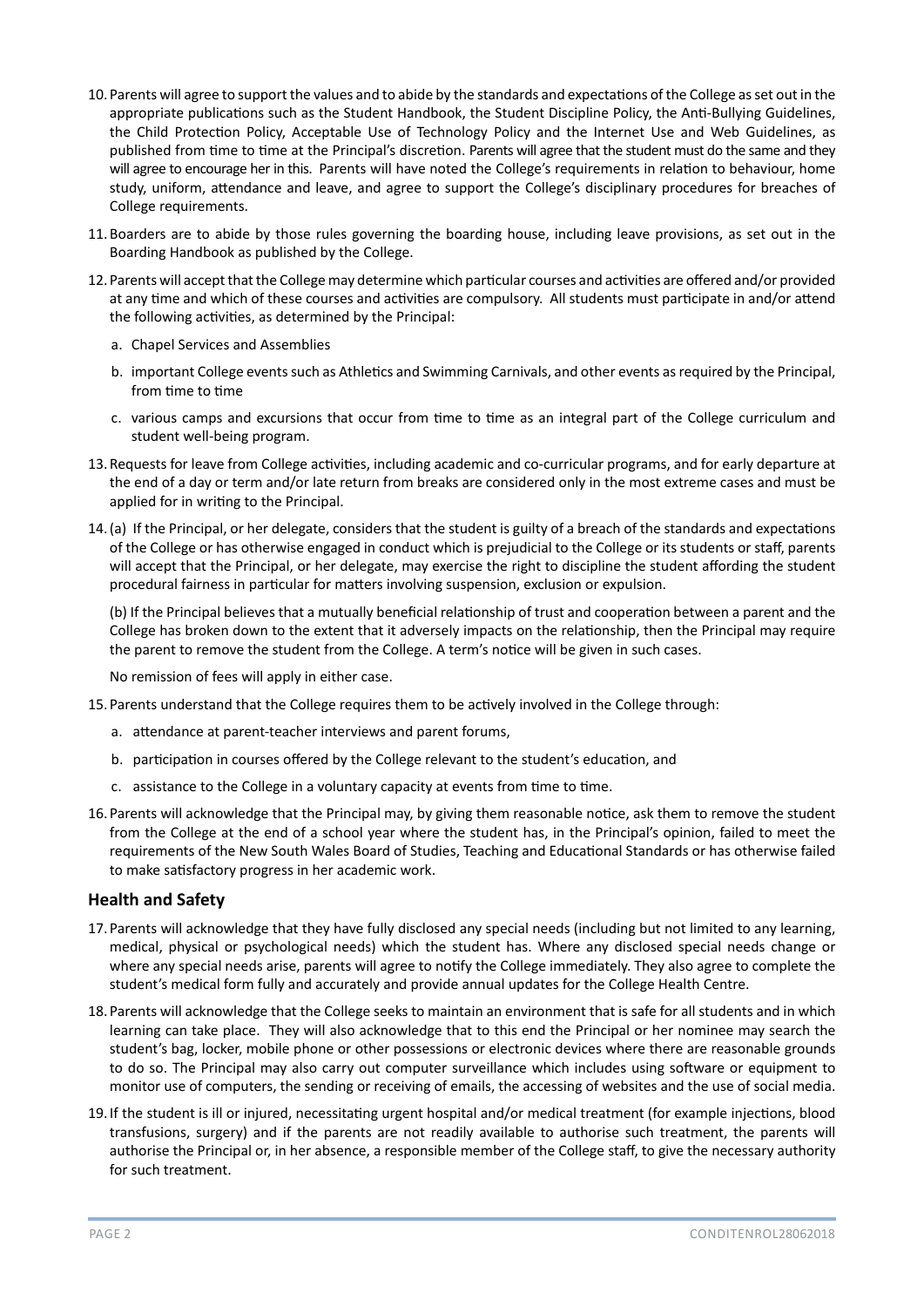- 20. Parents understand that the College requires parents to observe College security procedures for the protection of students from direct contact with those outside the College during school hours and that they are only to make contact through the College office.
- 21. Parents accept that the student's personal property is not insured by the College which does not accept any responsibility for loss. Parents also accept that the College does not cover students for medical or dental expenses incurred following accidents at school or at school activities.

## **Privacy**

- 22. Parents accept that the College may from time to time collect personal information about parents and students which may be necessary for the College's function or activities. Parents will authorise the College to use and disclose information in such a manner as the Principal may deem appropriate for the purposes of the student's education, health, care, welfare or development. They will acknowledge having read and signed the College's Standard Collection Notice.
- 23. Parents accept that the College uses images and/or names of students as part of recognition of their achievements or for their participation in school activities, as well as for provision of information about the College. If parents wish to restrict the publication of such information in any format they will contact the College in writing with a detailed request and a statement as to whether the restriction applies to name, image or both.
- 24.Where relevant, parents will agree to provide to the College all current Family Court or other court orders or parenting plans relating to us and the student..

## **General**

- 25. Parents will agree that the College may change these Conditions provided it gives them at least two terms' notice and that the new Conditions take effect from the beginning of a calendar year.
- 26. Parents will agree to give the College notice of any change in their contact details or other information concerning themselves or the student.

## **Overseas Students**

- 27.An Overseas Full Fee Paying Student entering the Boarding House is expected to remain in the Boarding House for a minimum of two years.
- 28.Where the student is an Overseas Full Fee Paying Student, parents will agree to pay:
- a. a government surcharge which applies to all overseas students each term;
- b. the cost of private health cover for up to four years in advance in compliance with government Visa requirements.
- 29.Where parents do not reside in Australia, they will agree to appoint a suitable adult resident in Armidale to act as a guardian for the student.

The guardian must:

- a. be at least 25 years old;
- b. speak English;
- c. be contactable by the College;
- d. be able to give support to the College in meeting the needs of the student;
- e. attend enrolment interviews, parent-teacher interviews and other contacts at the College's request;
- f. exercise a duty of care to the student when she is on leave with them;
- g. liaise with parents, the ESOS Coordinator and the Head of Boarding where appropriate, to ensure the student's welfare; and
- h. sign the Expectations of a Guardian form before the student enters the College.



**PLC ARMIDALE** Crest Road (Locked Bag 5) Armidale NSW 2350 **PHONE** 02 6770 1700 **FAX** 02 6770 1797 **EMAIL** aa@plcarmidale.nsw.edu.au **WEB** www.plcarmidale.nsw.edu.au In alliance with **PLC SYDNEY**